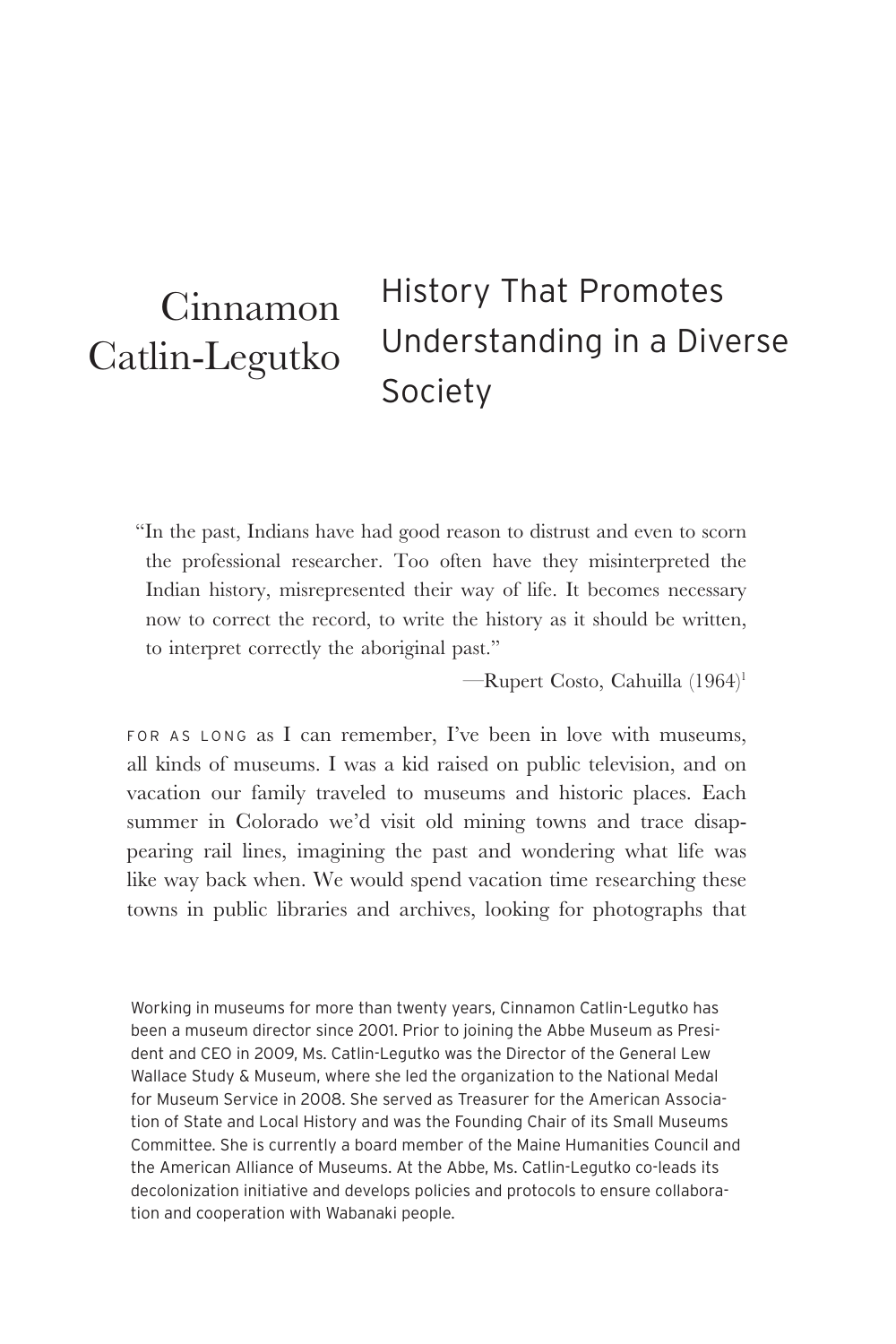showed them bustling with people. This was history that intrigued us, held our attention, and bound us together in family learning and adventure.

As I headed into my college years, I knew I wanted to work with precious collections, reveal the exciting stories that can be found in history, and inspire audiences to consider the human condition. As a museum leader, I've worked in a general history museum, a literary and Civil War historic site, and I am currently working in a Native history museum. My career was launched from an educational platform made up of training and study in cultural anthropology, archaeology, art history, and history.

I believe in museum spaces and their power to change lives, inspire movements, and challenge authority. And I have examples. The STEMinista Project at the Michigan Science Center can inspire a girl to become a scientist and cure diseases of the future. The Lower East Side Tenement Museum can influence the national conversation around immigration through its dialogue-driven visitor experiences. A traveling exhibition called *Race: Are We So Different?* can change how museums and informal learning programs approach difficult conversations about race and society. This is a power that museums hold and can wield. However, I believe museum history and modern practice are terribly problematic for communities of color and, specific to my work and the examples presented below, harmful to Indigenous communities and their ancestors. Change is long overdue.

## Museums Are Colonizers

"But one of the most important goals [of decolonizing museums], I believe, is to assist communities in their efforts to address the legacies of historical unresolved grief by speaking the hard truths of colonialism and thereby creating spaces for healing and understanding."

—Amy Lonetree  $(2012)^2$ 

In the historic pattern of museum work, we find non-Indigenous people acquiring the belongings and the remains of people from other cultures. Museums are colonizing spaces. As Ho-Chunk scholar Amy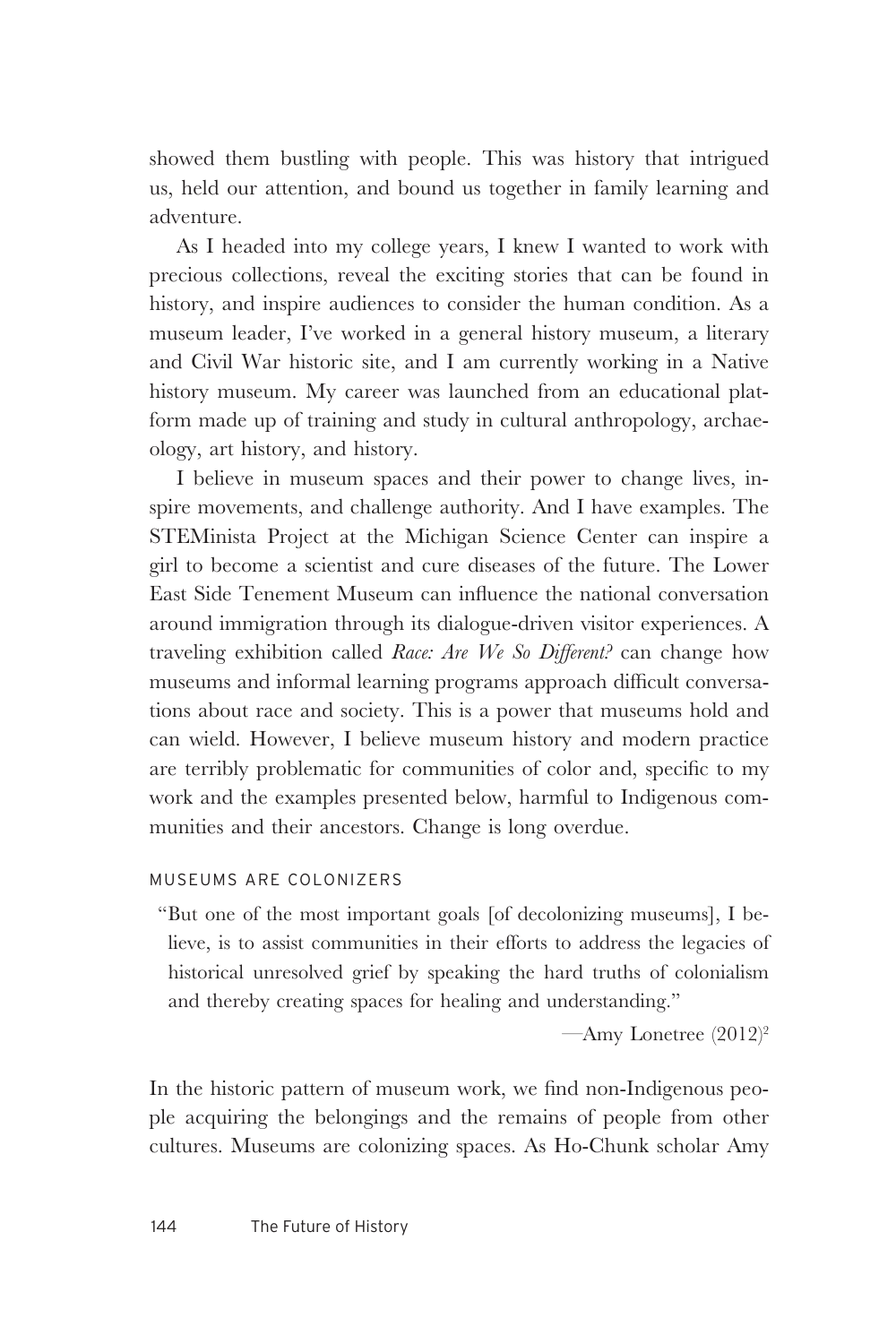Lonetree writes, "Museums can be very painful sites for Native peoples, as they are intimately tied to the colonization process."3

Historically, museums were built as temples of culture and art, reflecting images of Europe as the ideal. For many Euro-Americans, inclusion in a museum exhibition may instill pride and signify achievement. For colonized populations, it feels like being captured and isolated in a glass case or like being collected for display on a velvet-covered card. Natural history museums in particular used, and continue to use, classification systems to organize their contents: the "Hall of African Peoples," the "Hall of North American Indians"… you get the picture. Classifications may be convenient, but they lead to a troubling practice of "othering" by those who work in museums, people who are predominantly white, like me.

Let's unpack this term—*colonization*—for a minute. Colonization occurs when a population of invaders plants colonies in the homelands of other peoples. American colonialism is motivated by religious, political, and economic factors. People whose lands are colonized are in danger. The process leads to war, massacres, enslavement, and other atrocities. The real work of colonialism is the extraction of resources of colonized peoples. Cultures and human lives are always harmed and often destroyed during colonization. Always.

Right now, today, the United States remains in a colonial relationship with tribal communities. The invaders, the colonizers, are still here. This is a fact often overlooked by history practitioners and academics alike. As Susan Miller writes, "American historians have been loath to concede the point that the United States stands in a colonial relationship to the North American tribes whose homeland it claims." This is a key difference from Indigenous historians who have "no such aversion" to using "colonialism and colonization to explain relations between Indigenous peoples and nation-states."4 To be clear, museums hold the spoils of colonialism: the artifacts and human remains of Native people.

The fields of history and anthropology have long crafted the narrative and the interpretation that describe Indigenous museum collections—fields dominated by Eurocentric, white voices and points of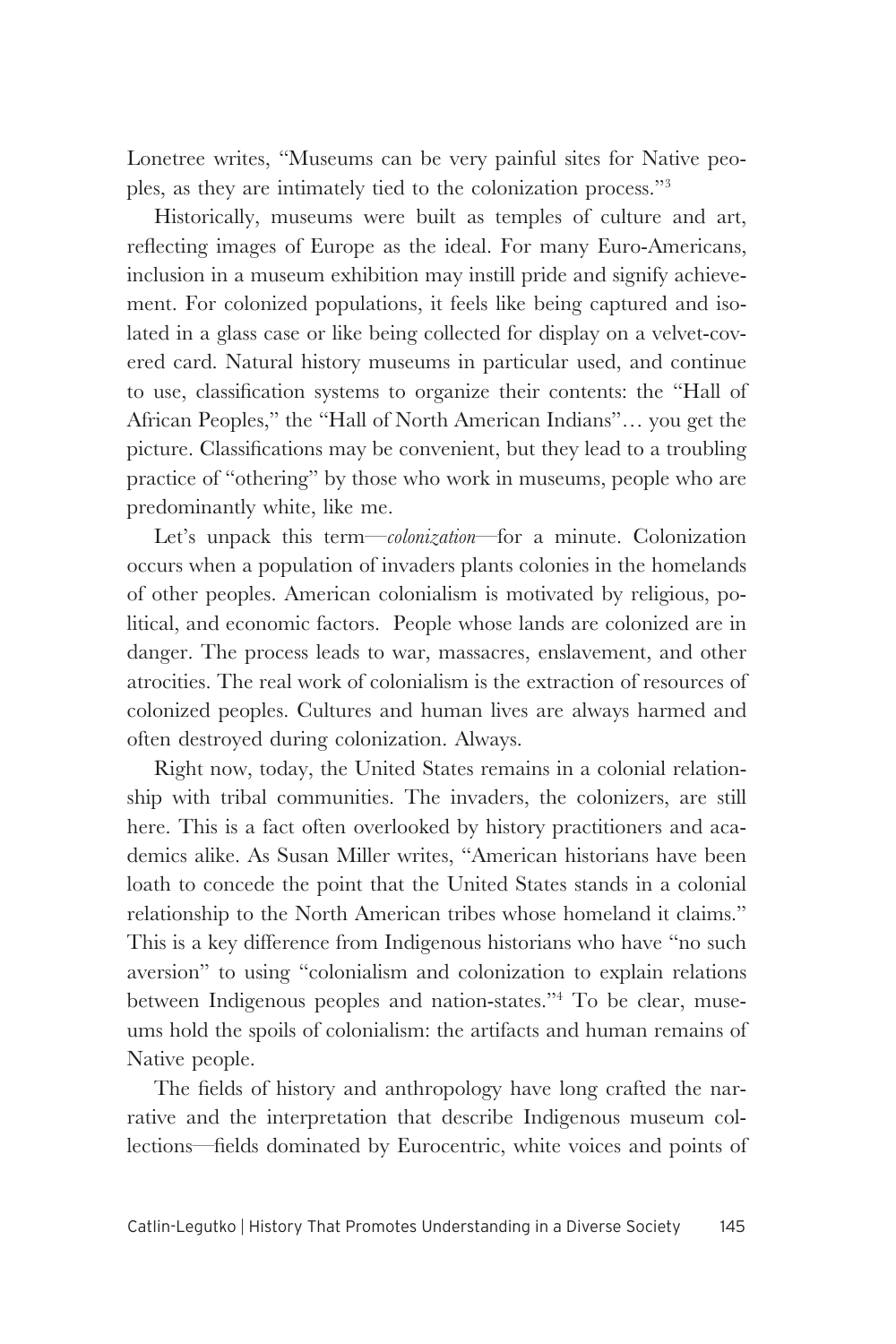view. The history of museum representation of Native peoples begins with the development of anthropology as an academic field; modern representation stems from the late nineteenth and early twentieth centuries. Academics, especially anthropologists, earned accolades by systematically collecting American Indian material culture, that is, obtaining the authentic for museum collections.<sup>5</sup>

They were also removing the physical remains of Native people from execution burials, traditional burial grounds, and battlefields, and depositing the ancestors in museums. To this day U.S. collections hold the remains of an estimated half million Native American individuals, and European museums hold an equal number.<sup>6</sup> And while there is legislation in the United States to return the ancestors through the Native American Graves Protection and Repatriation Act, there is no such legislation (or the equivalent) requiring European repatriation.

So our perceptions of Native people and Indigenous cultures are shaped by the work of colonizers: people, like me, who are trained historians, anthropologists, and museums workers. What do the results look like in our memories and in our experiences today?

Whether as a young student or as an adult, we formulate a view of static, unchanging Indigenous cultures when we read the work of biased academic textbook writers and interact with museum exhibitions informed by the same biased voices. Certainly dioramas promote this view by depicting Indians as frozen in time and by displaying them in the same galleries as dinosaurs and other extinct animals.

Our memories may also recall Native objects defined and explained by Western scientific nomenclature and not by Indigenous categories of culture, worldview, and meaning. Exhibitions often remove the human story from the material culture on display by presenting artifacts as cold and lifeless when their meaning and purpose are intimately tied to human stories. Lastly, scholars and museum workers have homogenized Native communities into one pan-Indian group, disregarding the complexity and difference that well over five hundred Indigenous nations represent.7

These practices, which may have informed your memories, also dehumanize Native history and create colonizing museum spaces. In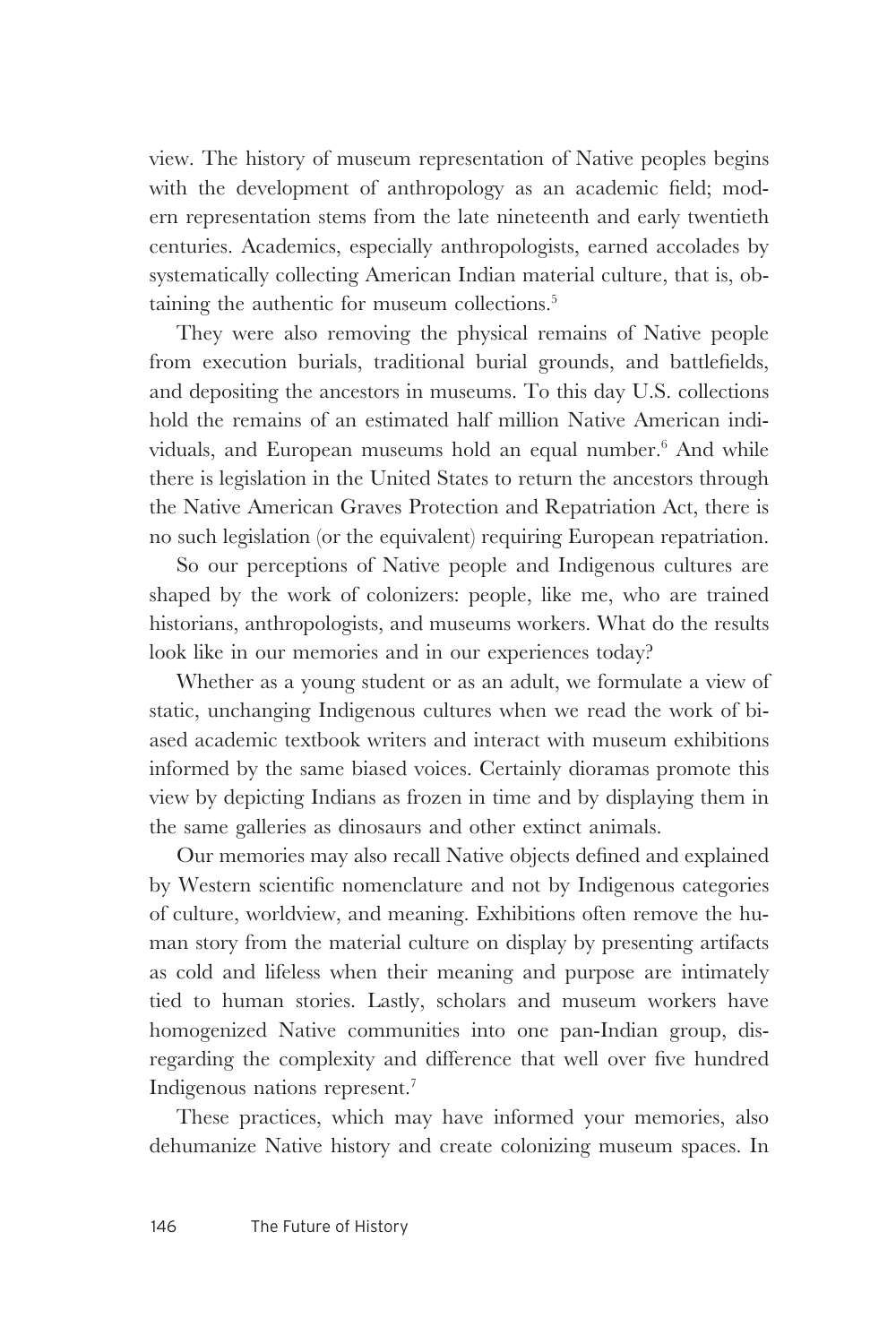such places, emotional, spiritual, and physical harm is done when these colonized spaces and practices are not acknowledged and addressed. So it makes sense that many Native people would find American museums to be painful institutions.

## Decolonizing Practice at the Abbe Museum

"Indigenous peoples have the right to practice and revitalize their cultural traditions and customs. This includes the right to maintain, protect and develop the past, present and future manifestations of their cultures, such as archaeological and historical sites, artefacts, designs, ceremonies, technologies and visual and performing arts and literature."

> —Article 11 of the United Nations Declaration on the Rights of Indigenous Peoples (2007)8

What is to be done? We need to decolonize museum spaces. Undoing the harm colonization has caused is the focus of our work at the Abbe Museum in Bar Harbor, Maine.

Founded in 1928, the museum's mission is to inspire new learning about the Wabanaki Nations with every visit. A historic confederacy of tribes, the Wabanaki are the Micmac, Maliseet, Abenaki, Passamaquoddy, and Penobscot. At the Abbe, their stories are shared through changing exhibitions, special events, teacher workshops, archaeology field schools, and craft workshops for children and adults. Native community members are actively engaged in all aspects of the museum, including policymaking as members of our board. The museum greets thirty thousand visitors each year with seven year-round staff members and about a dozen seasonal staff. In recent years, with broad community support, we have grown from a small trailside museum, privately operated within Acadia National Park, to include an exciting contemporary museum, opened in 2001 in the heart of downtown Bar Harbor.

Our organizational and strategic plans ask the overarching question, what can and should our museum do that is a service to Wabanaki people? Decolonization means, at a minimum, sharing governance structures and authority for the documentation and interpretation of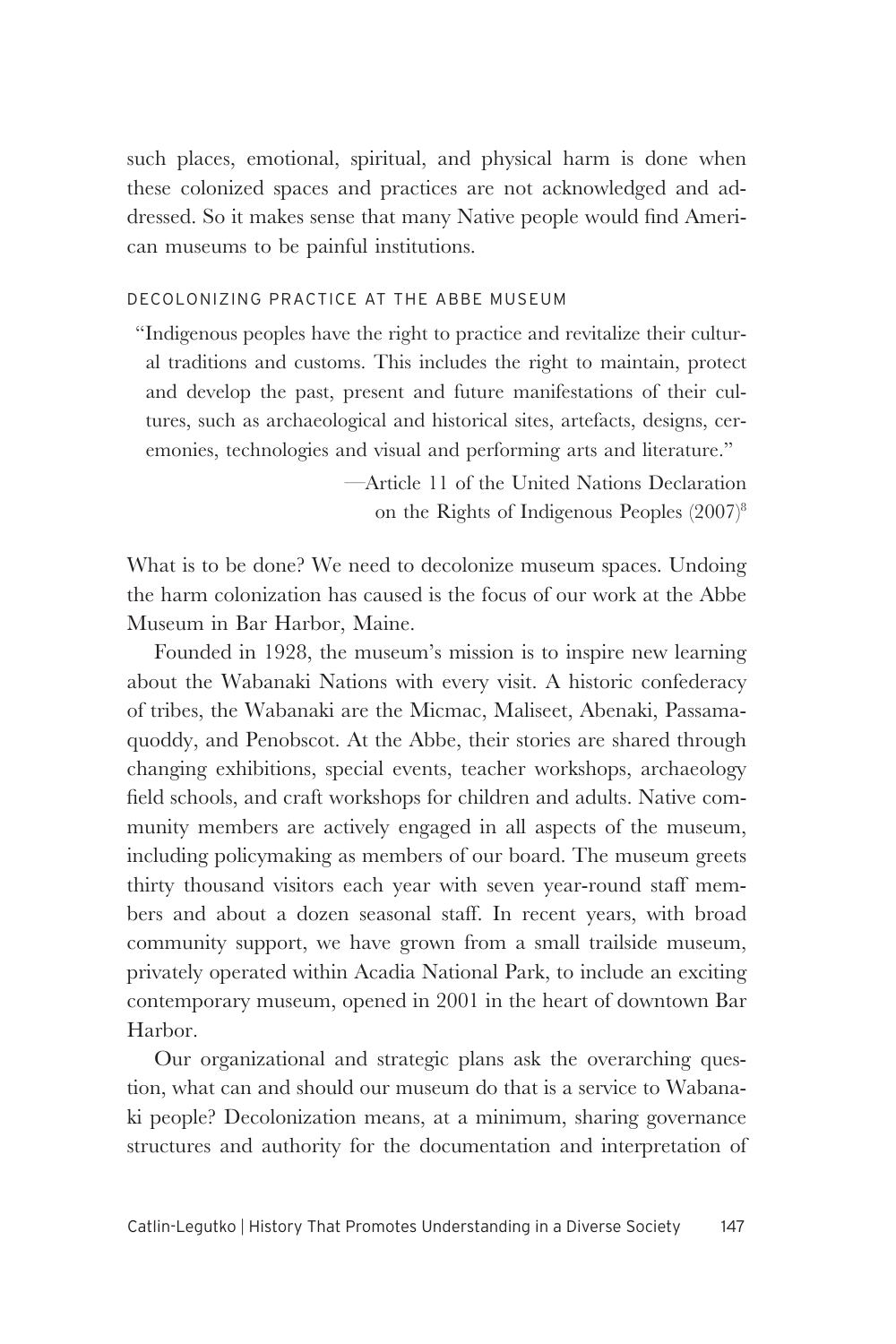Native culture. Borrowing again from Amy Lonetree, decolonizing practices at the Abbe are collaborative with tribal communities. This means that when an idea for a project or initiative is first conceived, we have a conversation with Native advisors and make sure it's a story or an activity that we have the right to share or pursue. We ask permission; we don't get halfway down the planning timeline and then check with Native advisors to learn how we're doing and if we're getting it right. And, when ideas for an exhibition or program come to us from the tribal communities, we prioritize the ideas and work collaboratively to bring them to fruition. Native collaboration needs to occur at the beginning and be threaded throughout the life of the project.

A second characteristic of decolonizing museum practices is to privilege Native perspective and voice. The vast writings on the human experience are with little exception written by white academics and observers. When we begin to prioritize and privilege the writings and observations of Indigenous scholars and informants, the story broadens, expands, shifts, and introduces a clearer and non-oppressed perspective of Native history and culture. There is room to consider academic writing and research in this practice, but when there is conflict, both points of view may be presented, so long as the non-Indigenous research is not exposing sensitive information or causing harm to communities of people and their ancestors. And to this point, I have many Indigenous academic and advisor voices to credit: Amy Lonetree, Susan Miller, Taté Walker, Jamie Bissonette Lewey, Geo Neptune, Bonnie Newsom, and Darren Ranco. Their words shaped this article and influence my thinking on a regular basis.

Lastly, decolonizing museum practices include taking the full measure of history, which ensures truth-telling. Histories of Wabanaki people connect to today's challenges. Issues of water quality, hunting and fishing rights, and mascots are connected to the past and the present. When we present this full history we have a better opportunity to identify harmful statements and practices.

There are certainly museums across the United States and even around the globe that are incorporating decolonizing practices into their operations, but through our research we've found that their ef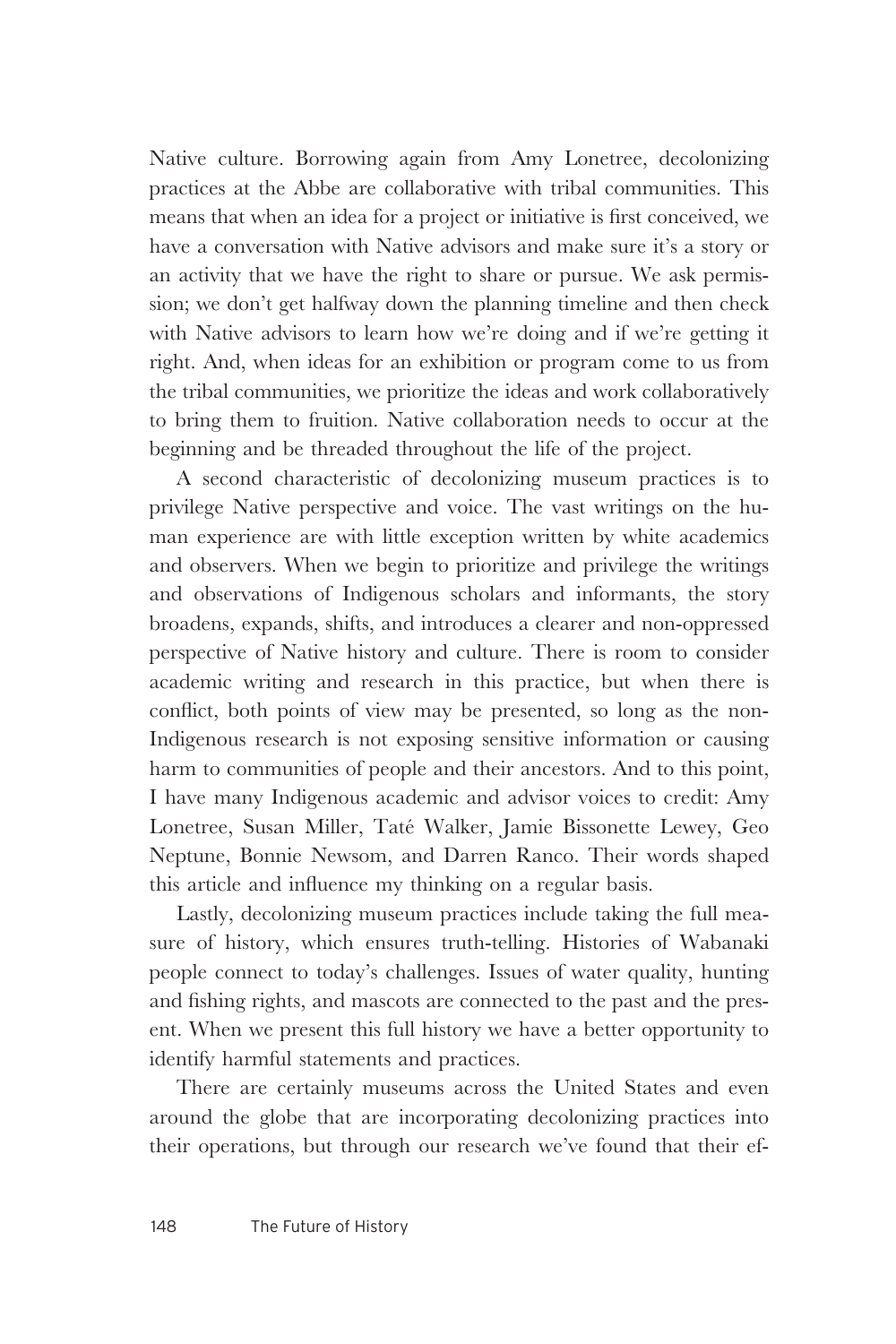forts are typically limited to exhibition development. We're concerned about exhibitions at the Abbe as well, but we're also looking at all of our operations—including governance structures, hiring practices, collections management, and educational programming—and creating decolonizing pathways. The Abbe Museum is committed to developing decolonizing museum practices that are informed by Wabanaki people and enforced by policies, managed by protocols, and overseen by inclusive governance structures. In addition, we will have other structures in place that will maintain the museum's commitment to decolonization regardless of the players involved—foremost among them the staff, trustees, and advisors.

## Developing the Skills for Decolonizing Work

"Dialogue . . . is a way of exploring the roots of the many crises that face humanity today. . . . In our modern culture men and women are able to interact with one another in many ways: they can sing, dance, or play together with little difficulty but their ability to talk together about subjects that matter deeply to them seems invariably to lead to dispute, division, and often to violence."

> —David Bohm, Donald Factor, and Peter Garett, *Dialogue: A Proposal* (1991)9

Since 2013, the Abbe staff have been working closely with Sarah Pharaon from the International Coalition of Sites of Conscience (the Abbe is a member) to develop our skills in facilitated dialogue. We anticipated that our decolonizing commitment would require us to be able to have difficult conversations with each other, our board, and our museum audiences. In particular, our visitors would regularly throw us for a loop with questions such as "Are your Indians poor?" and "Can I touch an Indian?" While the visitors may not have intended to be hurtful when asking these questions, their impact is harmful for Native and non-Native staff members working the frontline audience interface. We wondered, how best could we transition questions such as these into new learning experiences that would broadens the visitors' understanding and minimize the potential for harm in the future?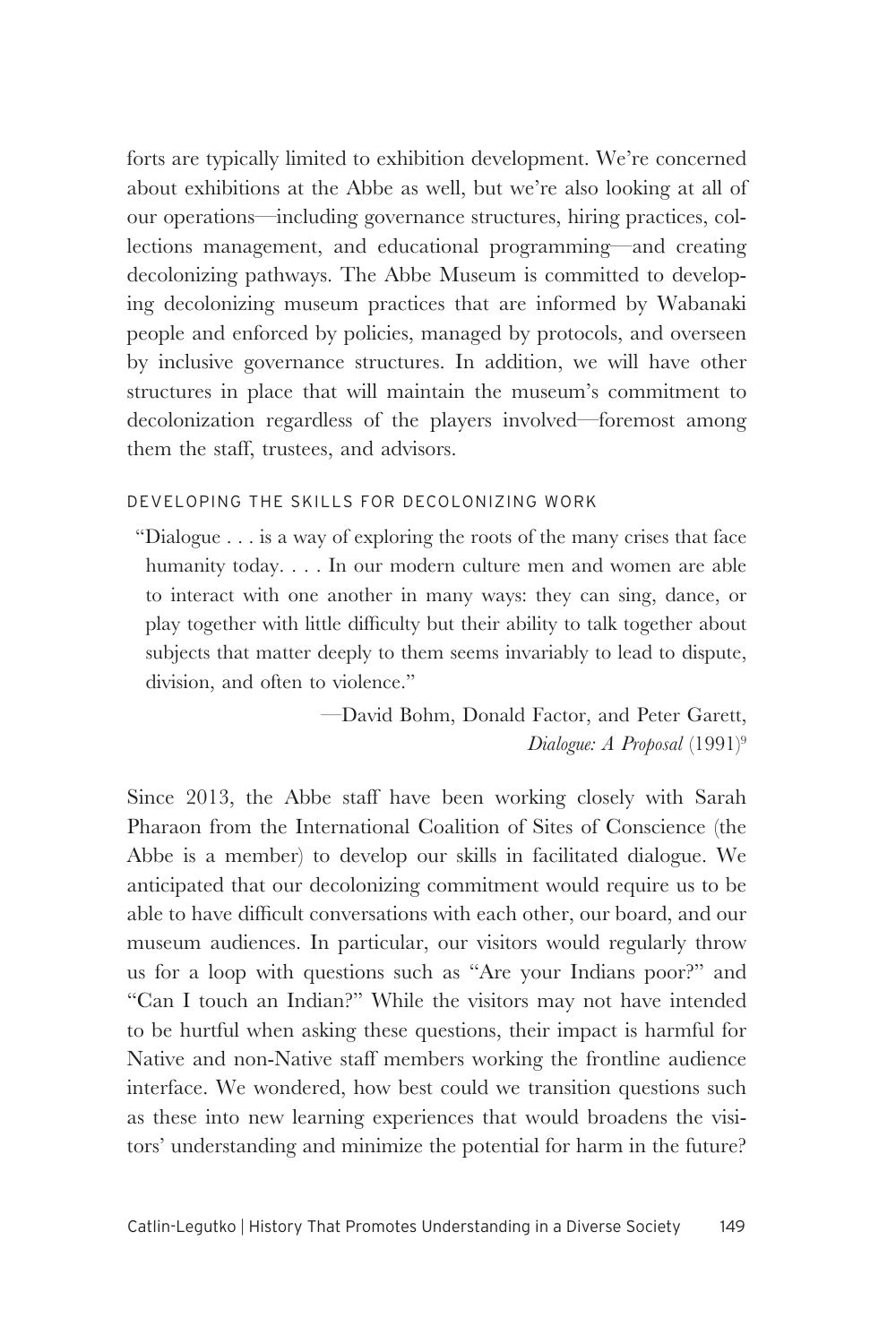We also observed that very often if a visitor was not alone, his or her companion would recognize that a question or action was rude or offensive or should be phrased differently, and would begin to mediate or correct the speaker. Dialogue was trying to happen on its own, and we were ill-prepared as a staff to engage.

Facilitated dialogue allows personal truths to come forward, be examined and valued, and be evaluated for harmful impact. The Coalition describes the opportunity dialogue offers:

Dialogue gives equal value to the insights drawn from personal experience and the knowledge gained from intellectual study or external sources.

Dialogue requires people to surface and examine the assumptions that inform their beliefs and actions. Dialogue invites a person to learn about him or herself while learning from others.

The process of dialogue requires participants to establish, protect, and maintain a culture of mutual trust.

The process of dialogue assumes that it is possible for two markedly different perspectives to coexist at the same time and therefore, rejects binary, either/or thinking.10

Fortunately for the staff, our board of trustees is committed to developing decolonizing practices and has evolved into a "learning board," hungry for readings and guest speakers to be part of our regular meetings.11 The board could easily have been a limiting force as we dove into this training and its applications, but it was truly the opposite.

The team skill set is still a work in progress, affected by staff transitions and limited resources. We have piloted dialogue-based programs and are gradually embedding these skills into our work. Beginning in 2017, we will create and revise all educational programming to include dialogic elements, from opportunistic dialogues to intensive, guided dialogues. Facilitated dialogue places museum-goers at a shared table where they can see themselves as part of the story, either through personal connections or universal themes. This approach to relevance not only engenders support for history, anthropology, and museology;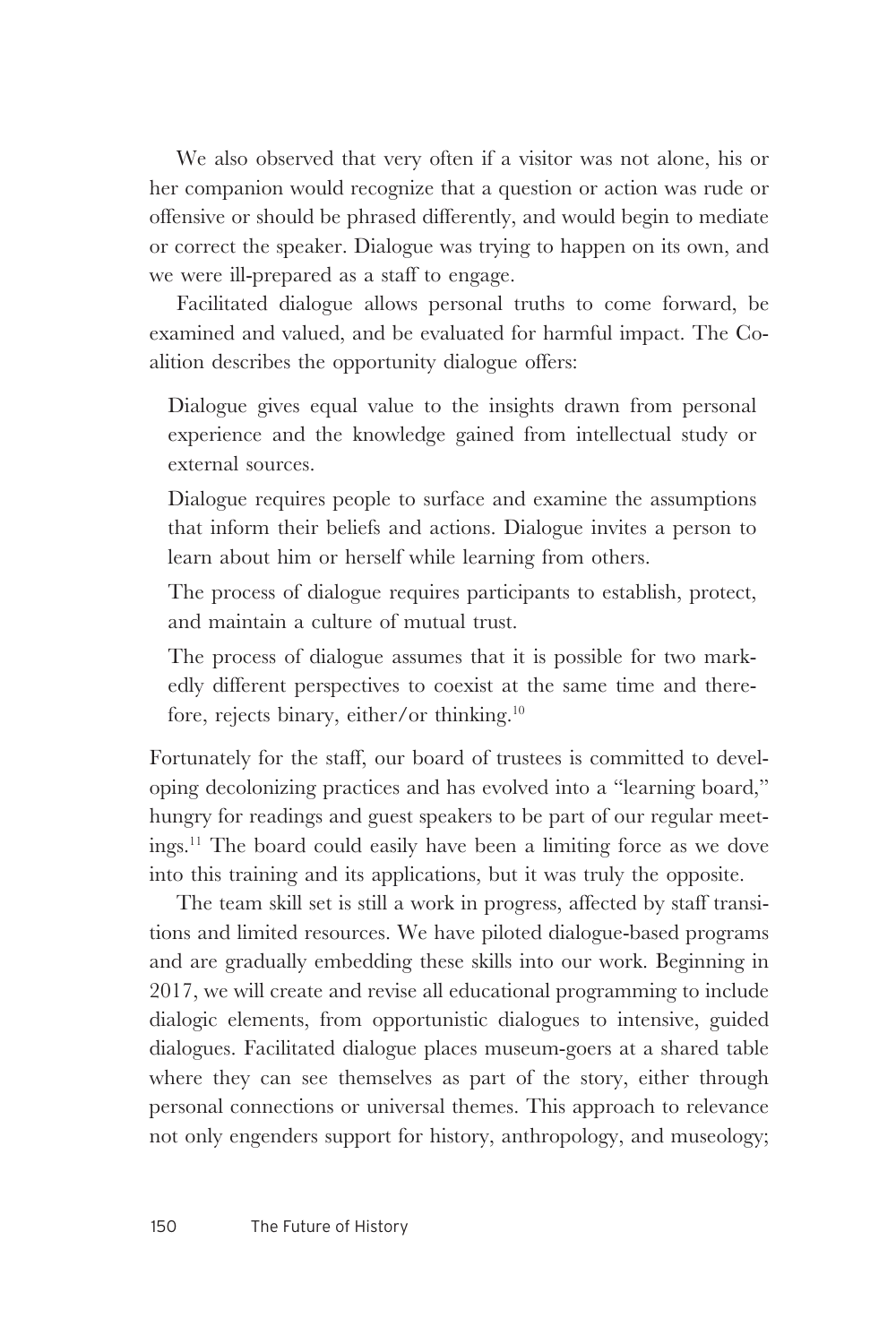more importantly, it generates empathy in visitors when it connects the story to their worldview. When relevance is evident, oppressive and colonizing frameworks can be dissolved.

An intrinsic step in adopting facilitated dialogue in museum environments is to identify non-negotiables. These specify what does not constitute acceptable conversation in your museum because it may be wholly untrue, even if it is commonly espoused by visitors, or because the topic is incredibly sensitive and harmful to some people and can act as a trigger. There is a wide host of reasons why selecting non-negotiables is important for moving forward with difficult conversations. The Coalition training also cautions that recognizing a non-negotiable is to be done in a way that doesn't shut down dialogue—a delicate balance indeed and a process that was incredibly challenging for the Abbe staff.<sup>12</sup> Ultimately, we adopted three operational truths, or nonnegotiables:

De-humanizing thousands of generations of ancestors and Indigenous people is unacceptable and perpetuates intergenerational trauma.

Colonization is an ongoing, harmful process.

Wabanaki nations are sovereign nations. That sovereignty is inherent and cannot be taken or given away.

Once we put these words on a flipchart and confirmed that this is the truth of our work and that it is non-negotiable, we all became surprisingly emotional. With these three truths in hand, we can navigate academia, practice, and visitor experiences while reducing harm to Indigenous people.

Of course, this isn't the only work we needed to do to be adept at decolonizing. At the same time as our study of facilitated dialogue, we submitted ourselves to racial bias training led by internationally known social justice activist Steve Wessler. Through his careful and experienced framework, we did self-work, looking at our biases and learning how to combat them and to interact in difficult situations when micro-aggressions, misrepresentations, stereotypes, and more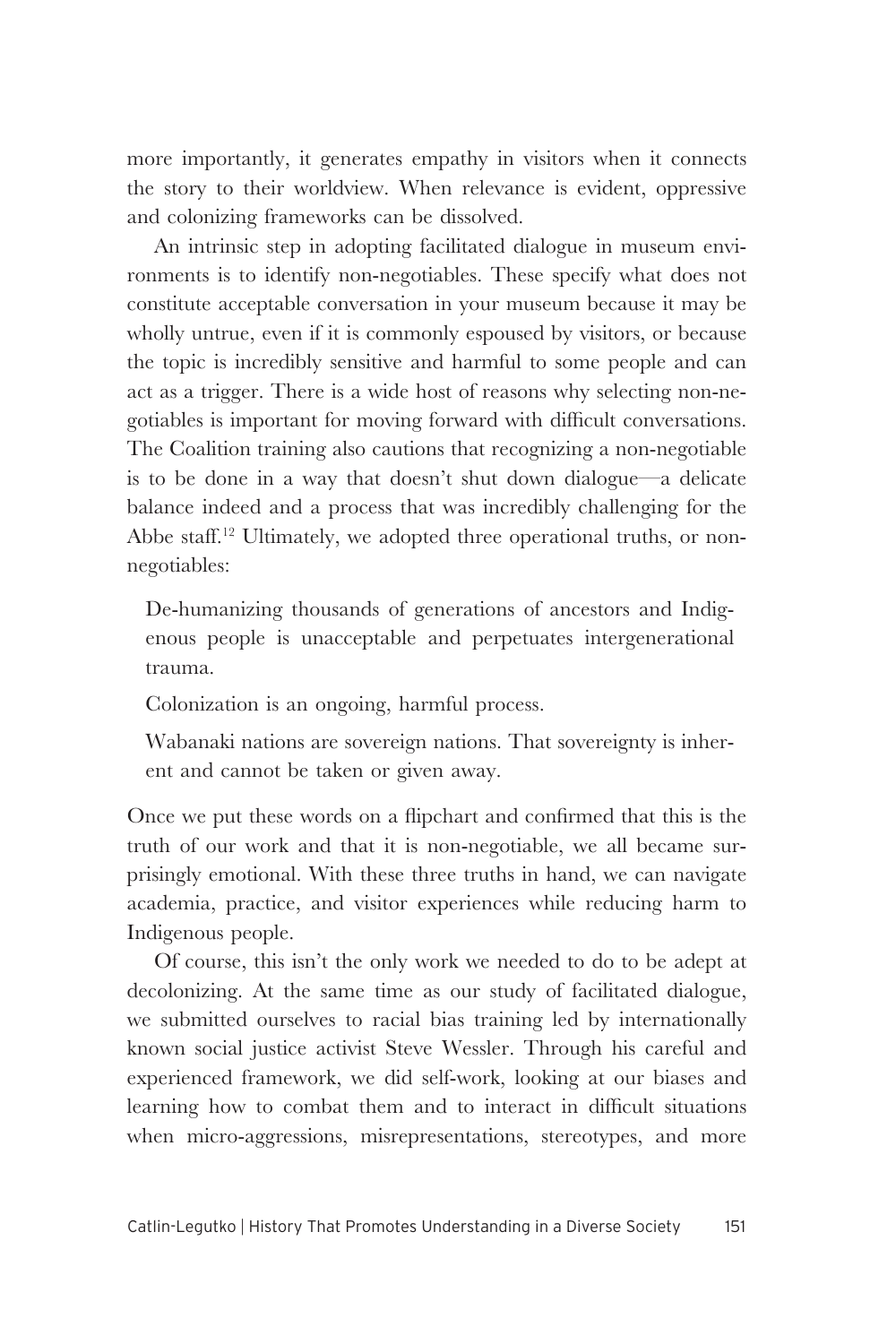are expressed in direct communication and overheard conversation in our museum space and personal life. Each year we offer this training to our seasonal staff as well as any new employees who have joined the professional staff.

Our training at the Abbe continues.13 Most recently, trustee Jamie Bissonette Lewey, Abenaki, an accomplished healing and transformative justice facilitator, led board and staff in a facilitated discussion she created on power sharing and museums. In two parts, the exercise first asked the question, "Where do museums have power in America?" The answers were wide-ranging and startling when viewed as a whole: museums have control of information and objects; they selectively disseminate information; they hold power over stories and interpretation; they determine what is and isn't "appropriate"; and they hold power over taste and aesthetics.

We followed this discussion by asking a second question, "What does power sharing look like?" The ideas we generated were motivational and achievable: a Native person would serve on all museum committees; Wabanaki cultural protocols are on par with museum best practices; academic and Native knowledge and scholarship are no longer adversarial; and our archaeology field school would be led by an Indigenous archaeologist. This discussion and others continue and are designed to reveal the work we have before us and to prioritize our next steps in service to Native people and their history, culture, and art.

When you choose to dive into decolonizing work, you must accept that you won't always get it right—there will be many missteps. Your personal need to espouse "correctness" isn't a good motivator, either. And in the scheme of museum operations, the decolonizing work won't appear as urgent as it needs to be. While the work will never be done, at the Abbe we've made the decision no longer to be complicit. We've made the decision to avoid creating harmful museum policies and practices. We've made the decision to commit to revising or reversing past practices that perpetuate harm. We've made the decision to change.